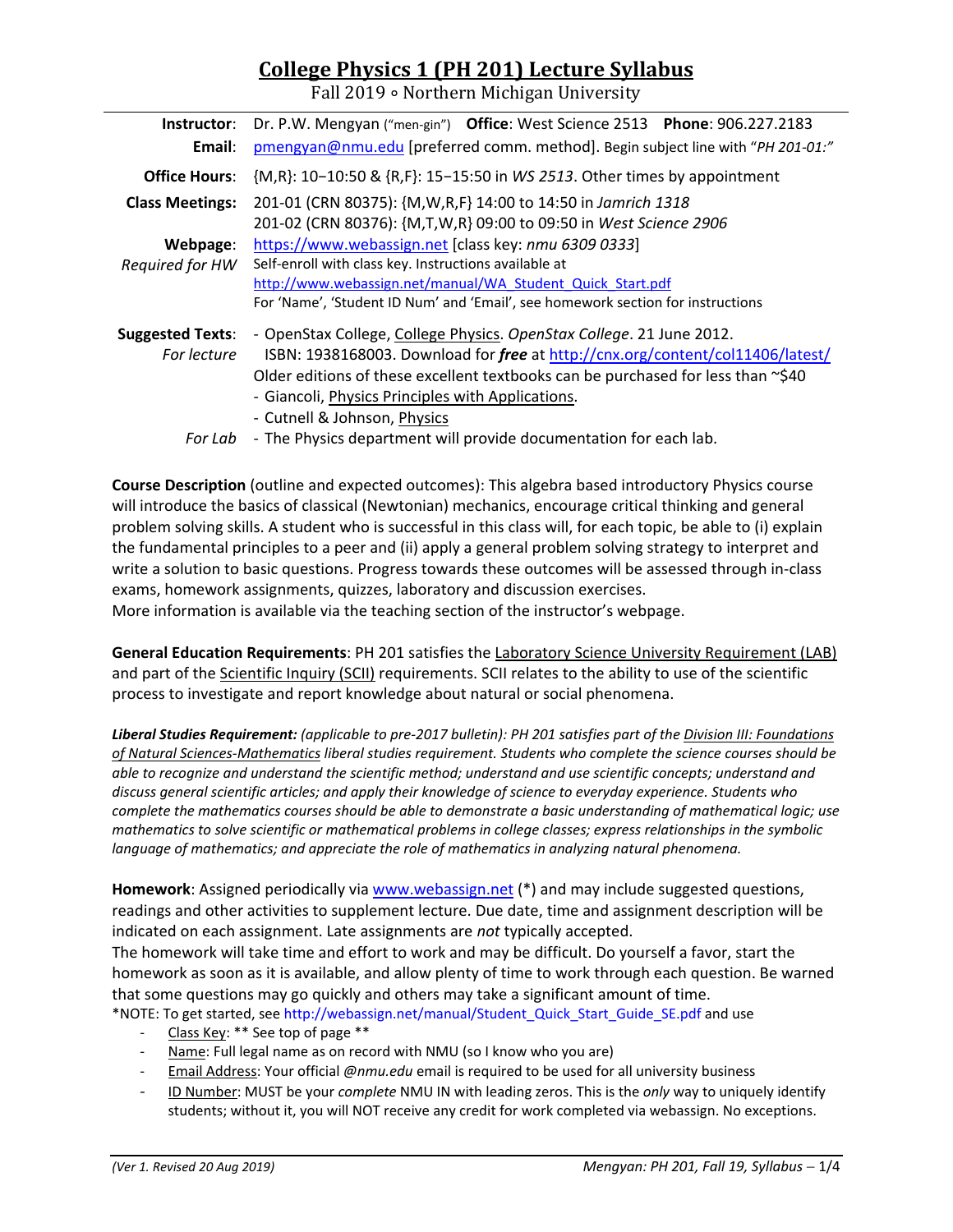**Quizzes**: May be administered during the regularly scheduled class time and may include content from lecture, homework, exams, labs or any other relevant course related information. Please note that quizzes may or may not be announced during lecture and will *never* be announced via email. **Make up quizzes will** *not* **be administered**. These will be designed with a few goals in mind (1) provide students the opportunity to check their understanding of relevant material and receive feedback from the instructor (2) provide the instructor with feedback as to how well students are understanding the material (3) encourage students to continue to stay on top of the material, develop sound study habits, regularly attend class, etc

**Exams**: There will be three (3) scheduled exams during the semester plus a final exam. Each in‐class exam is equally weighted. If the final exam score is higher than the lowest in‐class exam score, the final exam score will replace this lowest in‐class exam score. Exams 1, 2 and 3 will be administered in the normal lecture room and during the normal meeting time. The final exam will be administered in the same room as lecture and at a time pre‐determined by NMU. **Make up exams will not be administered**. If an exam is to be missed due to extenuating circumstances, contact me via email BEFORE the scheduled exam time to see about making the appropriate arrangements.

Use of notes, books or electronic gizmos of any sort will not be permitted on the exams unless otherwise specified by the instructor.

|             | Exam 1: Normal class time | Mon | ~16 Sep 2019          | Ch $1-4$ [#'s w.r.t. OpenStax] |
|-------------|---------------------------|-----|-----------------------|--------------------------------|
|             | Exam 2: Normal class time | Mon | $~21$ Oct 2019        | $Ch 5 - 9$                     |
|             | Exam 3: Normal class time | Mon | $^{\sim}$ 11 Nov 2019 | Ch $10 - 15$                   |
| Final Exam  | 14:00 to 15:50            | Wed | 11 Dec 2019           | All course material            |
| (PH 201-01) |                           |     |                       |                                |
| Final Exam  | 08:00 to 09:50            | Thu | 12 Dec 2019           | All course material            |
| (PH 201-02) |                           |     |                       |                                |

# **TENTATIVE\*\* Exam Schedule**:

**\*\***Exam *times* and *content* will be adjusted appropriately to accommodate the course schedule. Deviations from this tentative schedule will be discussed, *in class*, as they become relevant. Exam dates will typically be finalized a minimum of one week before the exam is administered. The final exam time is predetermined by NMU and will *not* be modified by the instructor.

## **Grades**:

| Lab***, Quizzes, Homework, etc: 30%             | A: ≥ 90%; B: ≥ 80%<br>C: ≥ 70%; D: ≥ 60% |
|-------------------------------------------------|------------------------------------------|
| Exams (1, 2, 3, Final, Final; Best 4 of 5): 70% |                                          |
| Total: 100%                                     | F: 60%                                   |

'+' and '−' grades are typically assigned when a grade is within ± ~2.0% of the letter grade cutoff. **\*\*\***Minimum grade of 60% in the laboratory component, in addition to appropriate performance in the rest of the course, is *required* to earn an overall passing grade in this course.

## **Lab:**

Lab is a separate course in which you must be enrolled. A minimum score of 60% is *required* in order to qualify for a passing score in the lecture. To be clear, that means if your score is any less than 60.0%, you will have earned a FAILING grade in your lecture section. The final grade from the laboratory course part of your lecture score and likely to be weighted at ~15%. The laboratory section of this course is designed to provide hands on experience with the topics covered in lecture.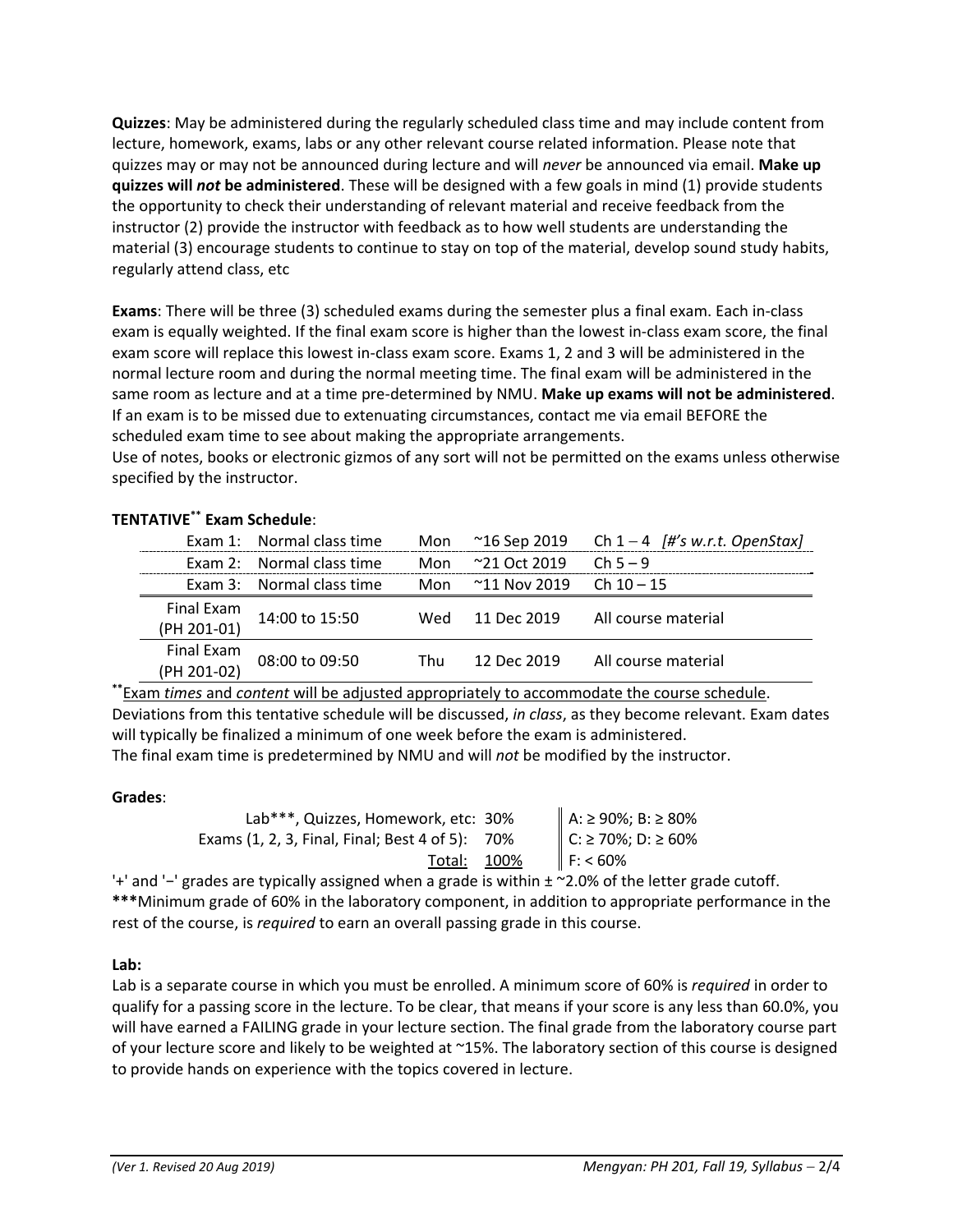## **Important Notes:**

## - **ADA Statement**:

In compliance with the ADA and university policy

*"If you have a need for disability‐related accommodations or services, please inform the Coordinator of Disability Services in the Dean of Students Office at 2001 C. B. Hedgcock Building (227‐1737 or disserv@nmu.edu). Reasonable and effective accommodations and services will be provided to students if requests are made in a timely manner, with appropriate documentation, in accordance with federal, state, and University guidelines."*

## - **Religious Holidays**:

Pursuant to university policy, a student who intends to observe a religious holy day should make that intention known, in writing, to the instructor prior to an absence. A student who is absent from a class, exam or exercise for the observance of a religious holy day shall be allowed to complete an assignment or exam scheduled for that day within a reasonable time around that absence.

- **Academic Integrity**:

Section 2.3.1 of the NMU Student Handbook discusses scholastic dishonesty; all of which will be upheld in all aspects of this course. Academic dishonesty will not be tolerated. Link to student handbook https://www.nmu.edu/policies?p=1070&type=Policy

- **Appropriate behavior**:

I expect students to behave in a respectful, considerate and courteous fashion in any activity related to this course (e.g. Lecture, lab, discussion, office hours etc). Rude, disrespectful or disruptive behavior will *never* be tolerated.

#### **Final Notes and Suggestions to Succeed**:

- **Course Assistance**: A plethora of options are available to support your success in this course (e.g. Lecture [Dr. Mengyan], lab and discussion via class, office hours, email or special appointment), your textbook, the library, other text books and physics department tutors. Take advantage of the available resources. DO NOT HESTIATE TO ASK QUESTIONS AS THEY ARISE!
- Preparation is the key!
	- o Read your book material before AND after we cover it in class
	- o Take good notes during lecture
	- o Study your notes
	- o Take advantage of available resources (e.g. *actually* attend class, read the book)
	- o If something is unclear during lecture or your own studying, ASK ABOUT IT!
- Homework and supplemental work:
	- o Work each question using the problem solving process. Getting the 'correct' numerical answer is *meaningless* if you do not understand the process used to arrive there.
	- o Start your homework assignments as early as possible
	- o Read the homework questions when they are available before the related material is presented in class; familiarity with the questions will help you associate the relevant concepts as they are introduced in lecture, lab and while you read the material
	- o Give yourself plenty of time to complete the assignments as you will likely need to think carefully about the questions, review the relevant sections of the text or your notes and then work towards a solution
	- o Use a dedicated notebook to *fully* work out homework and supplemental questions
- Studying for any exam should be an ongoing exercise. Structured reviews of material built into your schedule promotes better long‐term retention and higher understanding of the material
- I cannot stress enough: ASK QUESTIONS WHEN YOU HAVE THEM!